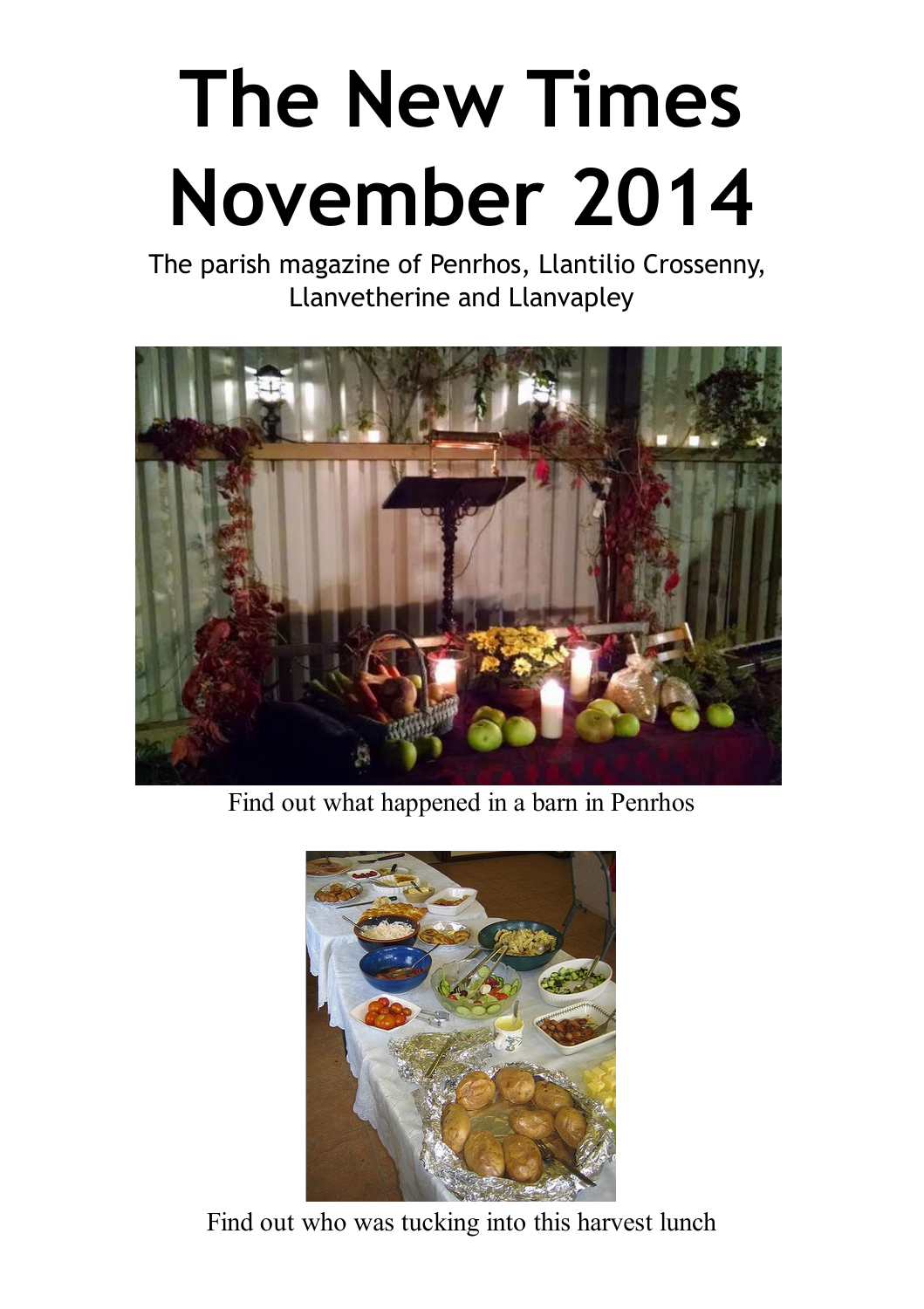# **Llantilio Crossenny News**

The Llantilio Crossenny coffee morning at Warwick's has now been running for one year. Over the year we have donated £769.00 to the following good causes:- Philippines' disaster, St David's Hospice, Alzheimer's Society, Llantilio Crossenny Bell Tower Fund, Riding for the Disabled Association (South Wales), Wales Air Ambulance and Multiple Sclerosis Society. Thank you to everyone who has supported the coffee mornings. We hope you have enjoyed meeting your friends and establishing new ones. If you would like to nominate a charity for a future event please give us your suggestion. Our next coffee morning is on Wednesday 19th November at 10:30am when we will also have a Christmas bric a brac stall. Any donations will be gratefully received.

The glorious summer has been followed by a lovely September and a milder than usual October. As a result Brian Hatherall had to wait until Wednesday October 8 before once again lighting the first fire of the winter at Warwicks. Brian said he is happy to do it again next year but would welcome the opportunity to train a "young apprentice" in the skills of fire lighting.

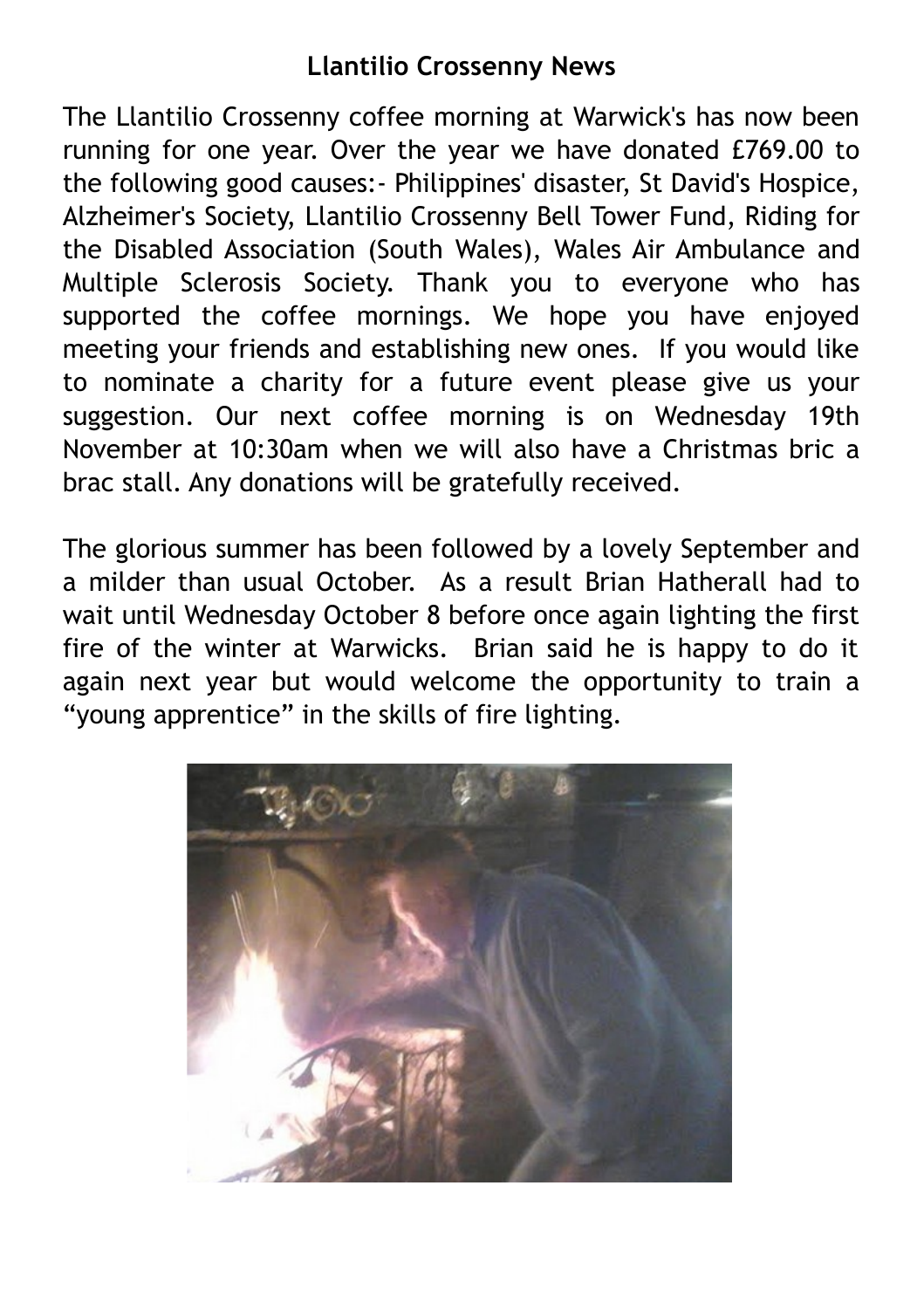# **Llanvapley News**

Llanvapley held its Harvest service on 28 September. The church was beautifully decorated for the service which was taken by Andrew Dawson. The service was very enjoyable and was followed by a convivial harvest lunch in the pavillion. The picture on the front of TNT shows some of the food which was provided. Thank you to everyone who helped to decorate the church and to Andrew for taking the service.



Some of the harvest gifts presented at the service *– grain, soil, seed and an empty bowl*

Llanvapley Sports and Social Association held a quiz night in the pavillion on 18 October. The quiz was greatly enjoyed by the enthusiastic teams from Llanvapley and beyond. In the end a team representing a local dog called "Bob" won by the wet nose. The winning team captained by a local plumber was presented with their prize of a bottle of whisky which they proceeded to empty! As part of the quiz there was a music round which looked back to the sixties, seventies and eighties. So if you are not sure how many Beach Boys there were, where Cliff Richard was going on his summer holiday, where the Flowerpot Men were going or in which country is Montego Bay then you should have been at the quiz.

*Just is case you wanted to know – there were 5 Beach Boys – Cliff wanted to go to the South of France but ended up in Greece – The Flowerpot Men went to San Francisco and Montego Bay is in Jamaica*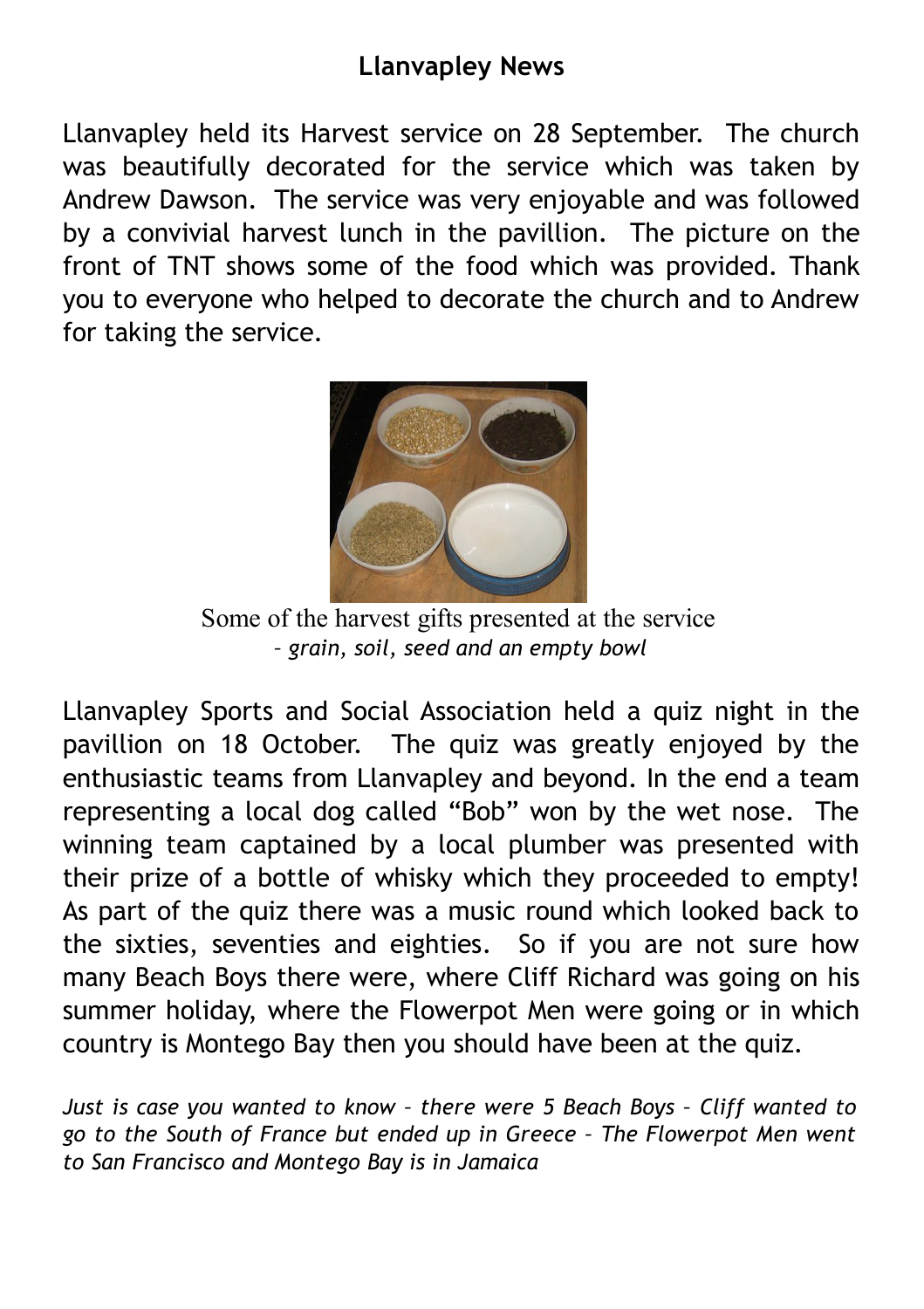#### **Llanvetherine News**

It is now about six months since our vicar retired. The inter-regnum itself has posed many new situations, things to deal with and needing to cope or put it simply – make it up as we go along. In Llanvetherine we are, no doubt, finding our way, as the other three parishes are. In our recent very lovely Harvest Service lead by Andrew Dawson we enjoyed readings from Chris Lewis, Jono Beatson-Hird and Sally Dawson. A solo from Trevor Beavan, a poetry reading from Anne Beavan and a sermon – church speak for an address that was both enjoyable and informative from Sarah Dickens. We were also helped by some of the children – the future of the village. Joe and Elinor North, Tom & Megan Yeomans, Ivor Herbert and Thomas & Oliver Parry. It was wonderful to have their help during the service and the collection!

I attended the Penrhos Harvest service and supper which was very different but equally uplifting in what is a difficult time for the residents of Penrhos. Following on from last month's editorial – we are finding new ways thinking outside the box and accomplishing some very spiritual ways of doing things by working together. Of course we are all looking forward to a vicar to come to lead and guide us but my impression is that we are doing some pioneering and positive things in the four parishes. Thank you to everyone for your efforts, keep up the good work. We are achieving a lot.

 I attended the Diocesan Conference in Griffithstown on Saturday October 18th and after the annual business of the conference was dealt with there was a presentation by Rev Bob Jackson (from Derbyshire) regarding Ministry Areas. He addressed the conference on the same issue ten years ago. I think that we all have the message and understand what needs to happen but I came away with the feeling that I really do wish that the people making decisions in the Diocese would do just that and make progress on the issue. I firmly believe that the "ordinary" churchgoers like you and I are ready but are the clergy?

On a very different note, Llanvetherine church has raised funds by collecting and selling newspapers for recycling, we are no longer able to sell the newspapers due to circumstances totally beyond our control. So may I thank everyone for the help over the years and sadly this is a good thing that has come to an end. If you have papers to get rid of they can be recycled using the MCC red bag scheme.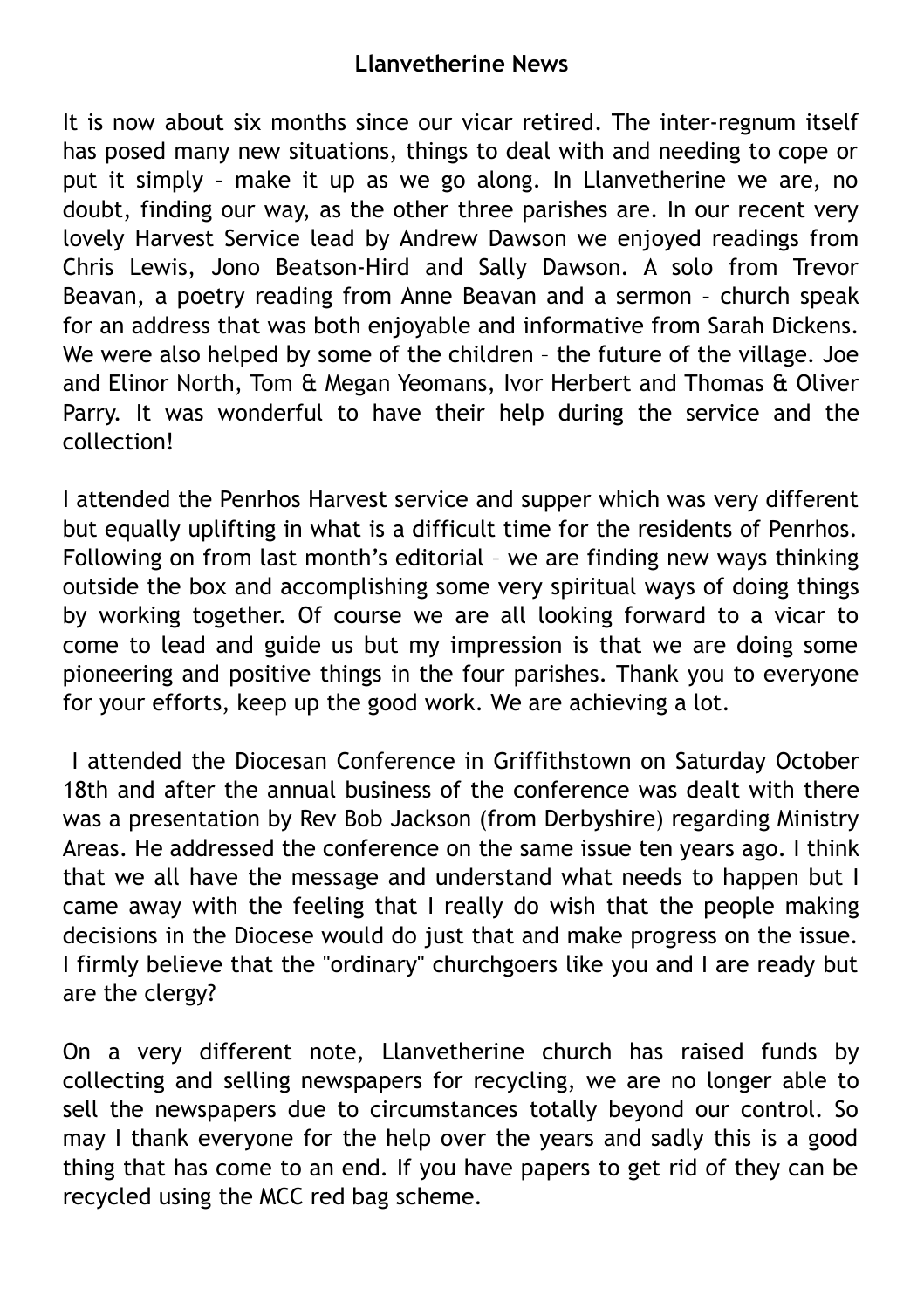As many of you will know we have a serious problem with the ceiling in our church. It is grade two \* listed because of its barrel shape and it is under major strain. We are in the process of looking into grants and getting quotes to fix the ceiling but as you can imagine it will be a long process. Therefore we couldn't hold our Harvest Festival service in St Cadocs but thankfully Fiona and Richard Cleeve had a spare barn. What a surprise it was to find the most beautifully decorated barn filled with lots of delicious produce and hardy people. Peter Cobb gave us lovely service and we all sang our hearts out with pheasants as our back ground singers. We then moved into another Barn where we all thoroughly enjoyed supper and a catch up with friends. Thank you to everyone who provided food, raffle prizes, decorated the barn and to everyone who came and supported us. We are all very grateful.

# **Bell Ringing News**

The bells in Llanarth Church are due to be removed on 24 November following the closure of the church earlier this year. The removal of the bells is being organised by the Monmouth and Llandaff Bell Ringers Association. It is hoped to use the bells in another church.

If you visit Christ Church in Govilon you may hear the sound of bells but don't be fooled. A number of churches have replaced real bells with sound systems. This does have its advantages as the vicar can flick a switch and the sound of bells will be carried across the parish. It also allows for different sounds to be played. When there is a funeral in Govilon the sound of a single bell is tolled as the coffin is taken to the graveside. Fans of the heavy metal band AC/DC in Govilon will instantly recognise the sound of the bell as it is taken from the beginning of their hit "Hells Bells". Well I never!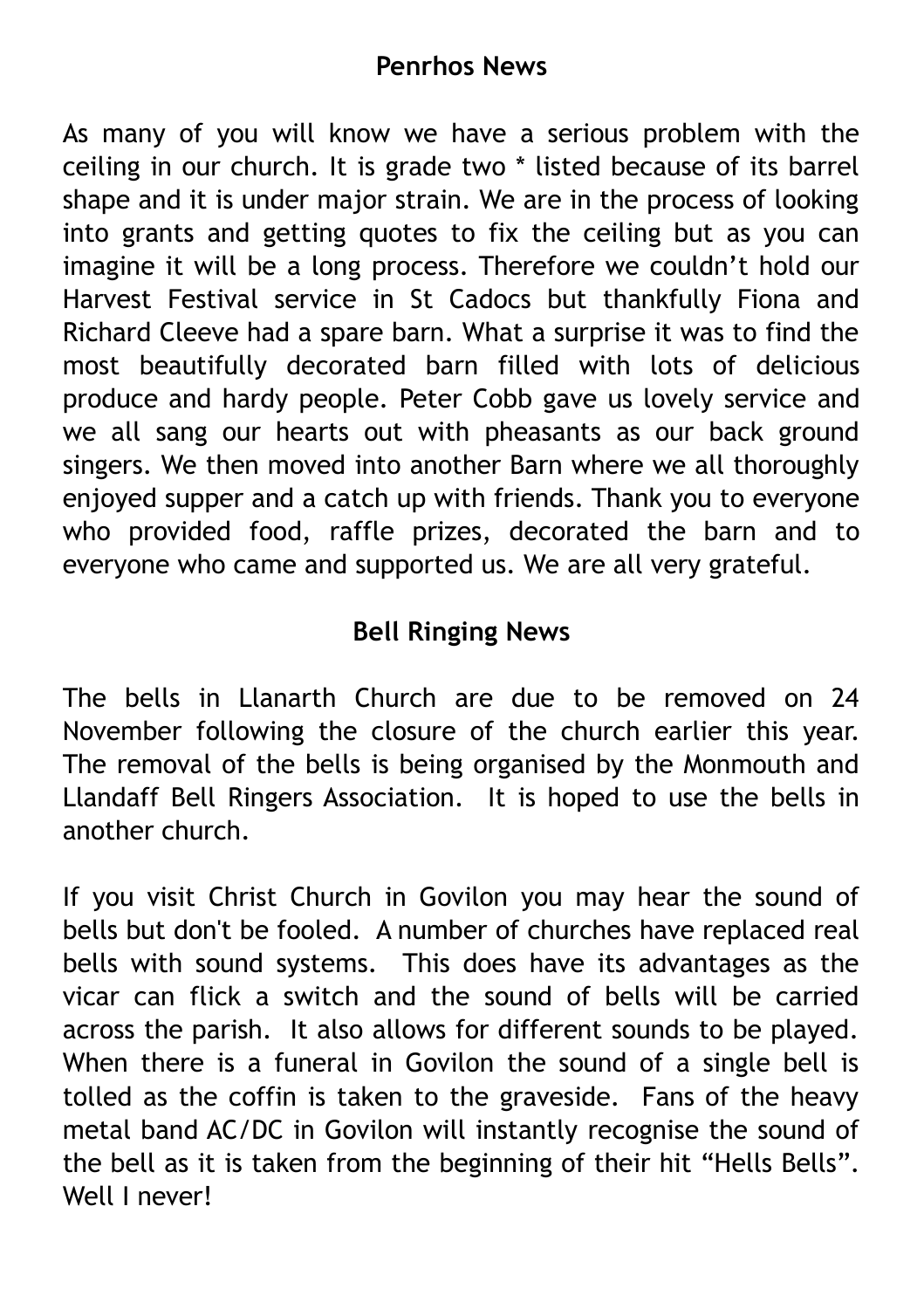## **WI News**

Llantilio Crossenny WI recently celebrated 95 years. The group is the oldest in Gwent Federation and was formed in January 1919 with the first meeting held in the Hostry Hall.

 Lin Morris, the president, gave an interesting talk and insight into the archives, reading out reports and letters from 1920's. A buffet of food with recipes from the last 95 years was enjoyed by everyone, tasting dishes like potato scones and jelly and custard! Angela Lloyd, Federation Secretary gave a toast and a celebration cake made by Jan O'Connor was enjoyed.

In August the group entered an exhibit in the Monmouth Show in the Rosemary Roberts Memorial Plate handicraft class. The exhibit depicting a commonwealth country, Barbados, gained second place. The WI centenary baton arrived in Monmouth on 28th August and after a walk around Monmouth with the baton, celebrations with food and singing were held at the Bridges centre.

Everyone enjoyed the 95th celebration in September and all agreed it had been a great success. A photograph of members attending the event appeared in the Abergavenny Chronicle and it was suggested that a copy be put up in Llanvapley Pavilion where our meetings are held.

The Christmas dinner has been booked at The Beaufort in Raglan for 14th January, extending celebrations into the New Year. A programme of events for next year is being compiled and any suggestions were welcomed. Christine Brammer was presented with a badge in recognition of all her hard work and help organising the centenary baton event and also the Monmouth Show exhibit. Christine Scott, who works as a volunteer at The Tythe Barn in Abergavenny, came in Tudor costume and gave an interesting insight into the life of the Tudors and in particular what they wore. The evening concluded with tea and celebration cake.

The next meeting is on Wednesday 12th November with a talk from Blaenavon Cheese Company. All new members welcome. Meetings are held at Llanvapley Pavilion at 7pm**.**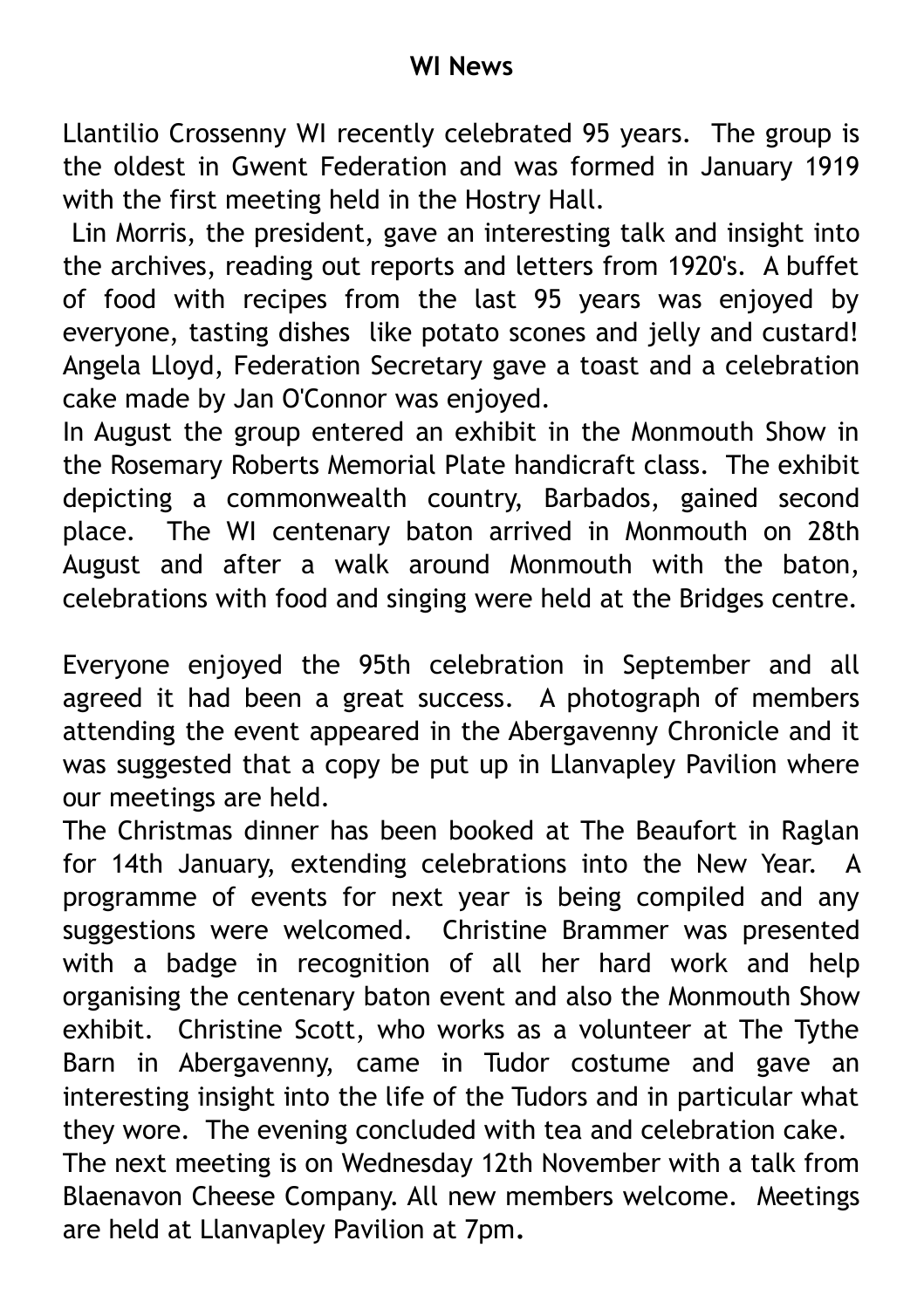

# **Tuesday 4 November 7.30 pm St Nicholas Church Grosmont**

**Admission: £10 (groups buy 10 and get the 11th free). Box office: 01904 613000. Address: St Nicholas Church, Grosmont. Venue phone: 01981 241172**

**In classic Riding Lights style – with laughter, insight, vivid storytelling and surprising energy for a holiday in the sun – FANTASTIC ACTS! invites you to take an invigorating dip into the remarkable lives of the men and women who formed the first churches.**